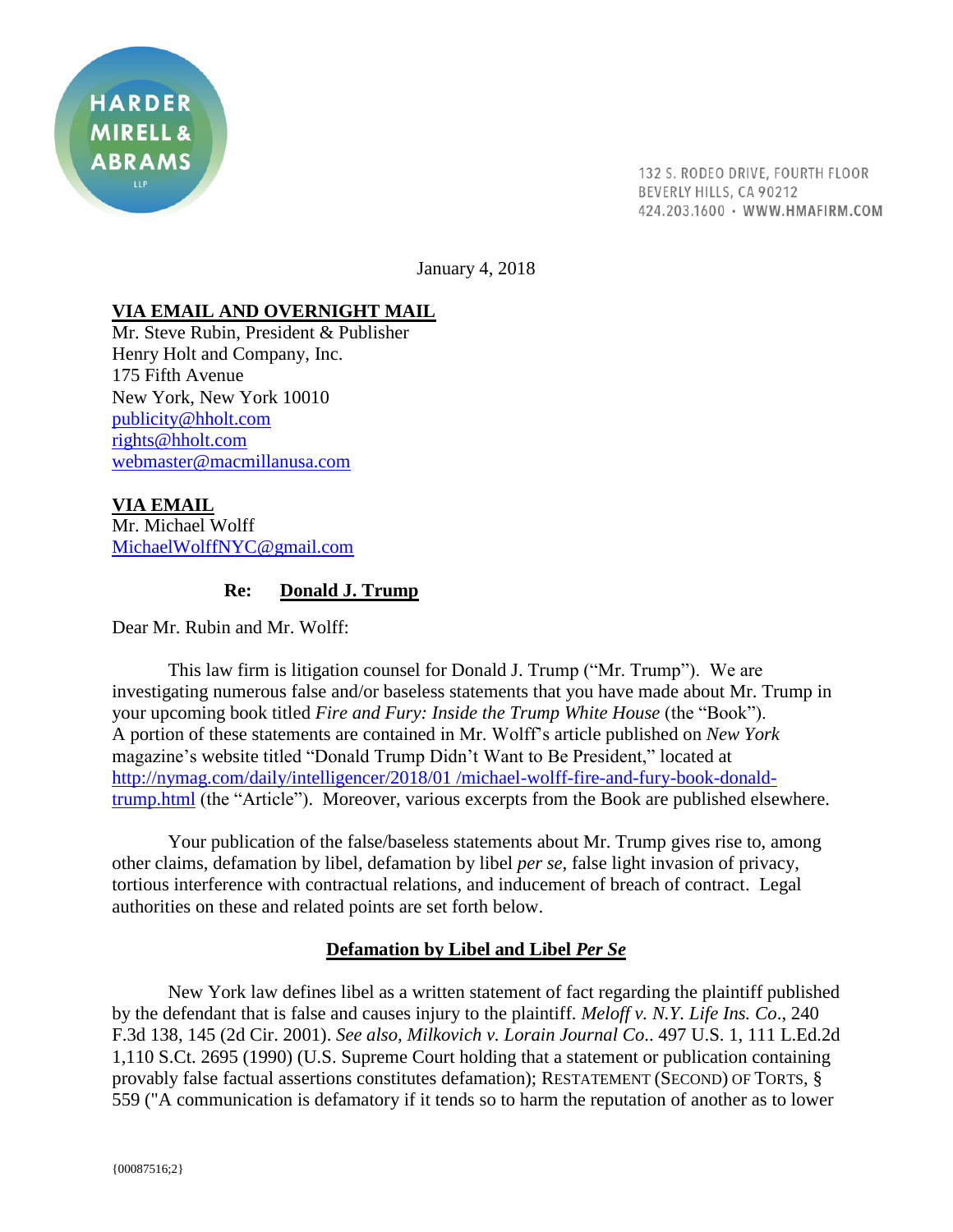him in the estimation of the community or to deter third persons from associating or dealing with him"); *Dillon v. City of New York*, 261 A.D.2d 34, 37 -38 (1999). Libel *per se* involves a false allegation that a person is engaged in a crime, or that otherwise tends to injure a person in his or her trade, business, or profession. *Geraci v. Probst*, 61 A.D.3d 717, 718, 877 N.Y.S.2d 386, 388 (2009). Libel *per se* is defamatory "on its face" and does not require explanatory matter to be proven; general damages are assumed.

Publication of incomplete and hence misleading information also gives rise to liability for defamation, since the incomplete presentation of facts can imply an actionable false assertion of fact. *See Milkovich v. Lorain Journal Co*., 497 U.S. 1, 19, 110 S. Ct. 2695, 2706, 111 L. Ed. 2d 1,18 (1990) (incomplete facts may imply a false assertion of fact). It also is well established that "defamation by implication stems not from what is literally stated, but what is implied." *White v. Fraternal Order of Police*, 909 F.2d 512, 518 (D.C. Cir. 1990).

Statements in your Article and Book about Mr. Trump (based on excerpts of the Book that have been published thus far) give rise to claims for libel and libel *per se* on the bases described above. Remedies include substantial monetary damages and punitive damages. *Straderv. Ashley*, 61 A.D.3d 1244, 1248, 877 N.Y.S.2d 747, 751 (2009) (affirming jury's award of punitive damages in connection with a defamation claim).

### **False Light Invasion of Privacy**

False light invasion of privacy constitutes a public statement about a person that either is false or places the person in a false light, is highly offensive to a reasonable person, and is made in reckless disregard of whether the information is false or would place the person in a false light. See RESTATEMENT (SECOND) OF TORTS § 652 E (1977); *Machleder v. Diaz*, 801 F.2d 46 (2d. Cir. 1986). The statement need not be defamatory. *Id*. False light invasion of privacy includes embellishment (adding false material to a true story which places the subject in a false light) and distortion (arranging otherwise true information in a way to give a false impression).

Statements in your Article and Book about Mr. Trump (based on excerpts from the Book that have been published thus far) give rise to claims for false light invasion of privacy. Remedies include substantial monetary damages and punitive damages.

### **Actual Malice**

Actual malice (reckless disregard for the truth) can be proven by the fact that the Book admits in the Introduction that it contains untrue statements. Moreover, the Book appears to cite to **no sources** for many of its most damaging statements about Mr. Trump. Also, many of your so-called "sources" have stated publicly that they never spoke to Mr. Wolff and/or never made the statements that are being attributed to them. Other alleged "sources" of statements about Mr. Trump are believed to have no personal knowledge of the facts upon which they are making statements or are known to be unreliable and/or strongly biased against Mr. Trump, or there are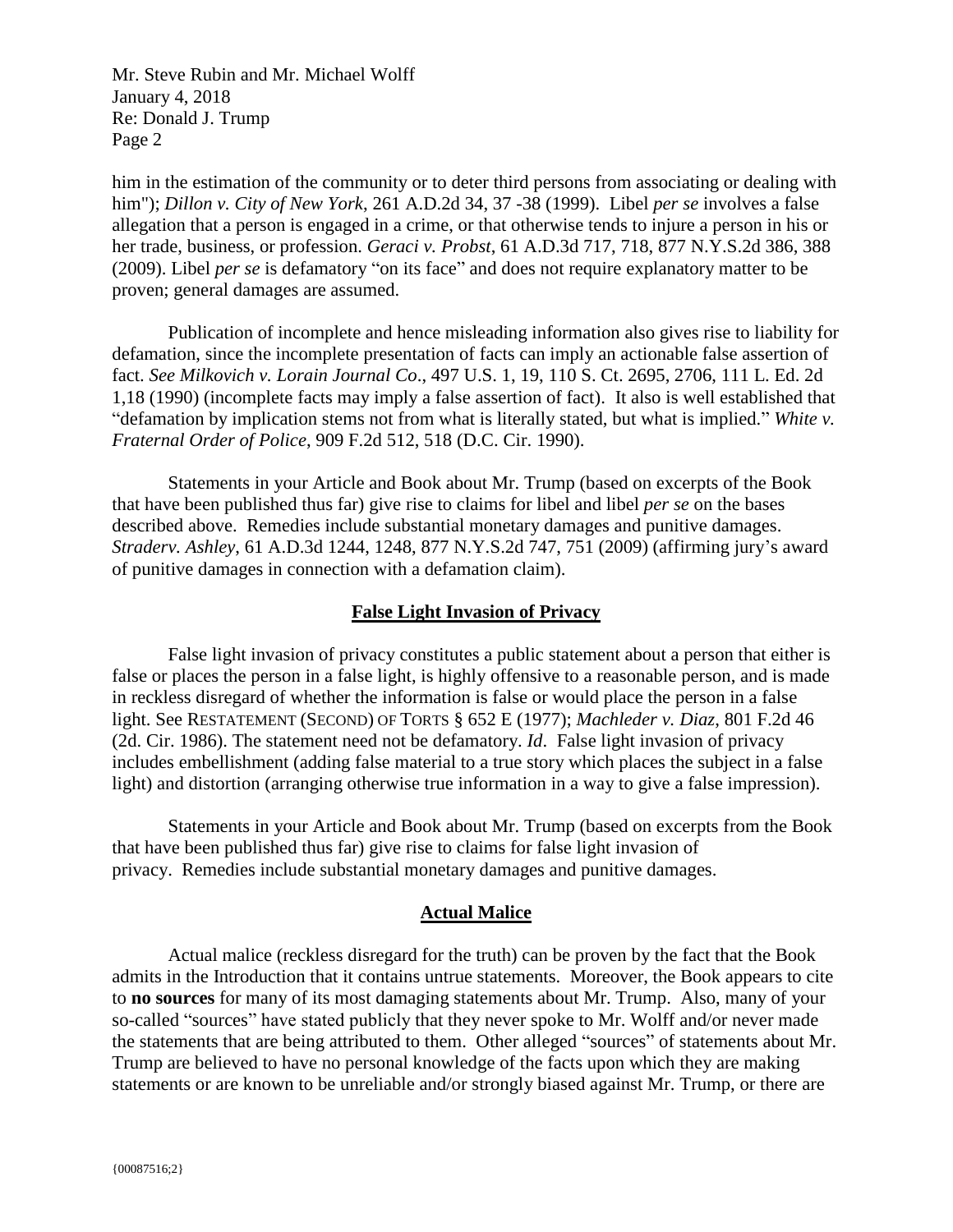other obvious reasons to question their reliability, accuracy or claims to have knowledge of alleged facts upon which they are purporting to make statements.

# **Mr. Trump's Demands**

Mr. Trump hereby demands that you immediately cease and desist from any further publication, release or dissemination of the Book, the Article, or any excerpts or summaries of either of them, to any person or entity, and that you issue a full and complete retraction and apology to my client as to all statements made about him in the Book and Article that lack competent evidentiary support.

Please also send **immediately** an electronic copy of the full text of the Book, in searchable form, and send via messenger a hard copy of the Book to my office address at the top of this letter, so that we can fully assess all of the statements in the Book.

## **Inducement of Breach of Mr. Bannon's Written Agreement**

Stephen K. Bannon's communications with Mr. Wolff in connection with the Book violated several provisions of Mr. Bannon's written agreement with Donald J. Trump for President, Inc. (the "Agreement"). Mr. Trump, his family members, and their businesses are express third-party beneficiaries of the Agreement. The Agreement contains express provisions preventing Mr. Bannon from:

- Disclosing any confidential information to anyone of or about Mr. Trump, or any of his family members, or any of their businesses, or the campaign;

- Communicating with any members of the print or electronic media about Mr. Trump, or any of his family members, or any of their businesses, or the campaign;

- Disparaging Mr. Trump, or any of his family members, or any of their businesses, or the campaign.

As reflected in the Article and excerpts from the Book, Mr. Bannon has breached each of these provisions by his communications with Mr. Wolff. Now that you are aware of these contractual provisions, and Mr. Bannon's breaches thereof, any publication by you of information provided to you from Mr. Bannon (including quotes from Mr. Bannon about Mr. Trump, or his family members, or their businesses, or the campaign) gives rise to claims of tortious interference with the Agreement, and inducement of Mr. Bannon to breach of the Agreement, among other claims.

Remedies include substantial monetary damages and punitive damages.

In the near future, you should expect to hear from this office in greater detail on all of the foregoing issues.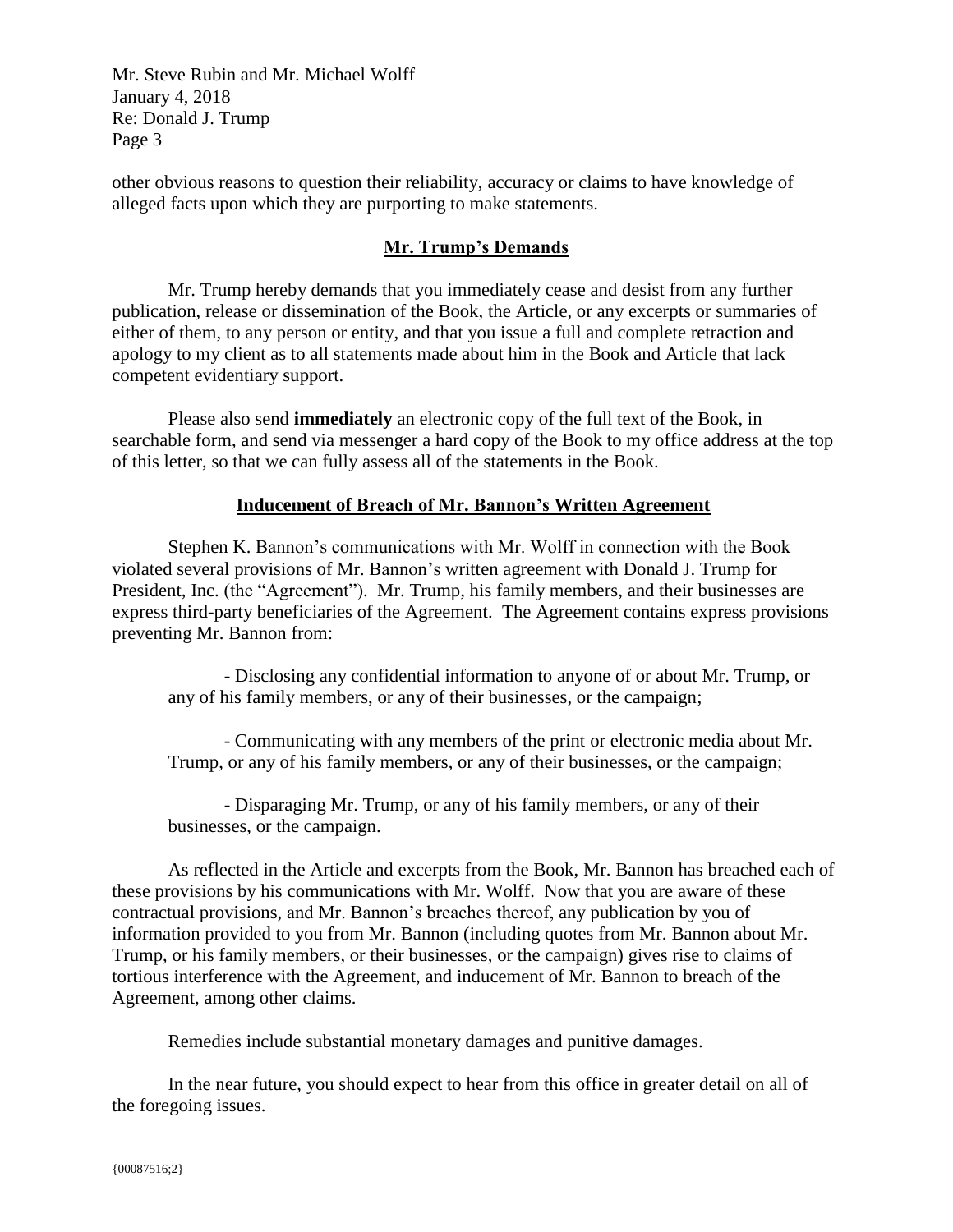You are now on notice of the foregoing claims and therefore you are now under a legal duty to affirmatively preserve, and not delete, destroy, hide or misplace, all documents, communications and materials of all types, in both physical and electronic form, that refer to or relate to in any way to the Book and any/all of its contents, the Article and any/all of its contents, Mr. Trump, any/all of his family members, and/all of their businesses, and/or the Donald J. Trump for President campaign.

### **Preservation Obligations**

This demand requires that you affirmatively preserve, and not destroy, delete, hide or misplace, documents and materials of all kinds, including without limitation all electronic mail (email), letters, draft letters, facsimile transmissions, memoranda, draft memoranda, instant messages (IMs), text messages, chats, phone messages, phone logs, calendars, reports, handwritten notes, typewritten notes, charts and spreadsheets, articles, draft articles, photographs, still images, illustrations, video recordings, audio recordings, transcripts of video or audio recordings, among other types of documents and communications. This demand also requires that you affirmatively preserve all servers, backup tapes, hard drives and storage devices in your possession, custody or control and could contain any of the aforementioned documents and/or materials.

*Zubulake v. UBS Warburg LLC*, 220 F.R.D. 212, 218 (S.D.N.Y. 2003) ("Once a party reasonably anticipates litigation, it must suspend its routine document retention/destruction policy and put in place a 'litigation hold' to ensure the preservation of relevant documents."); *Zubulake v. UBS Warburg LLC*, 229 F.R.D. 422, 432 (S.D.N.Y. 2004) ("Once a 'litigation hold' is in place, a party and her counsel must make certain that all sources of potentially relevant information are identified and placed 'on hold'."); *Cache La Poudre Feeds, LLC v. Land O'Lakes, Inc.*, 244 F.R.D. 614, 620 (D. Colo. 2007) ("To ensure that the expansive discovery permitted by Rule 26(b)(1) does not become a futile exercise, putative litigants have a duty to preserve documents that may be relevant to pending or imminent litigation."); *In re Napster, Inc. Copyright Litigation*, 462 F.Supp.2d 1060, 1067 (N.D. Cal. 2006) (holding that "[a]s soon as a potential claim is identified, a litigant is under a duty to preserve evidence which it knows or reasonably should know is relevant to the action"); *A. Farber & Partners, Inc. v. Garber*, 234 F.R.D. 186, 193 (C.D. Cal. 2006) (same); *Apple Inc. v. Samsung Elecs. Co.*, 881 F. Supp. 2d 1132, 1136 (N.D. Cal. 2012) (holding that a party has an "obligation to preserve evidence from the moment that litigation is reasonably anticipated.")

Severe sanctions may be imposed for failure to preserve evidence after being notified of a dispute. *Victor Stanley, Inc. v. Creative Pipe, Inc*., 269 F.R.D. 497, 520 (D. Md. 2010) (holding "sanctions may stem from failure to comply with a preservation order."); *Pitney Bowes Gov't Solutions, Inc. v. United States*, 93 Fed. Cl. 327, 336 (2010) ("Spoliation may result in sanctions . . . grounded in contravention of specific discovery or document-preservation orders."); *Pension Committee of the Univ. of Montreal Pension Plan v Banc of Am. Sec., LLC*, 685 F. Supp. 2d 456, 466 (S.D.N.Y. 2010) (holding that a "breach of the duty to preserve, and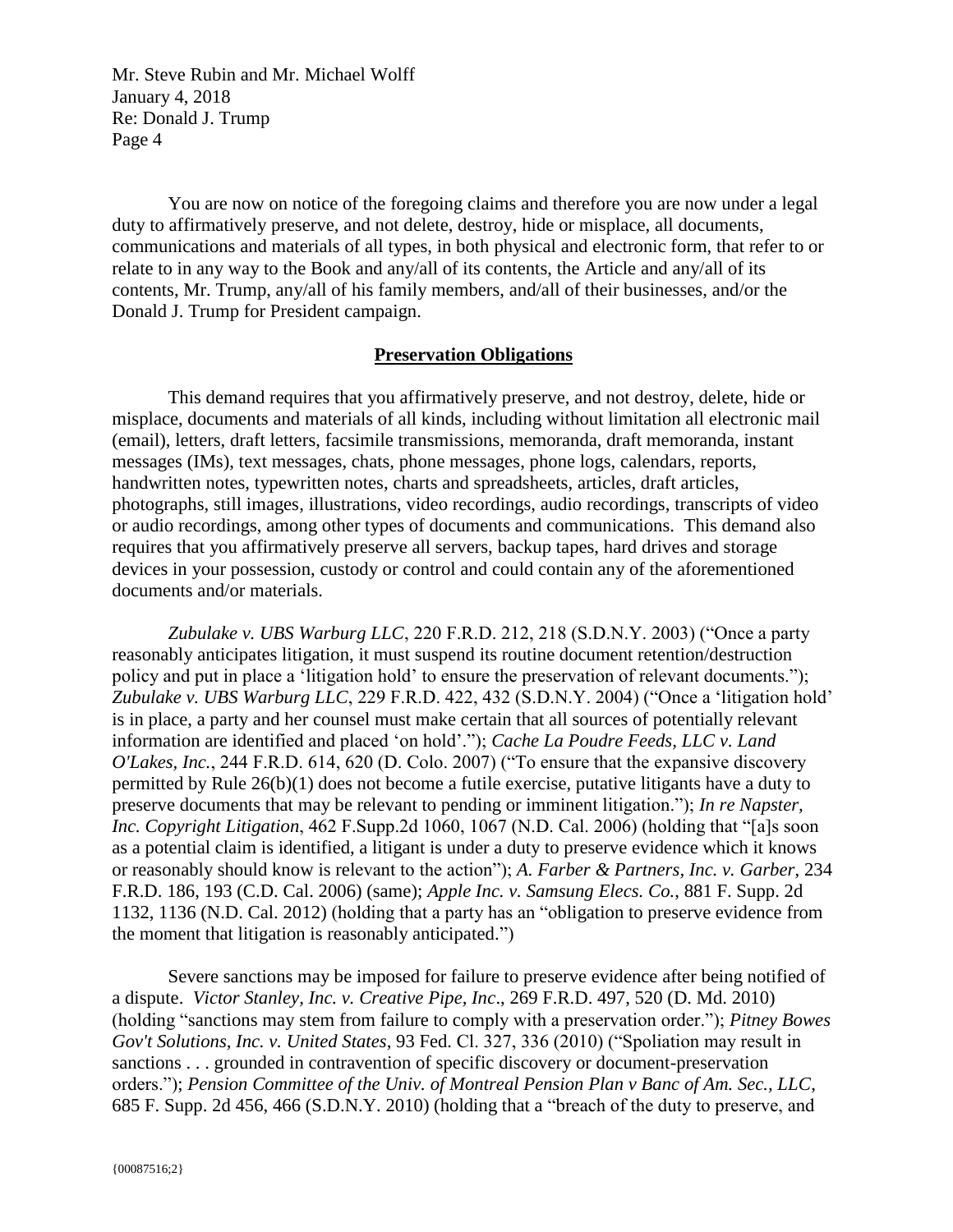the resulting spoliation of evidence, may result in the imposition of sanctions by a court because the court has the obligation to ensure that the judicial process is not abused."); *Zubulake*, 229 F.R.D. at 430 ("The spoliation of evidence germane 'to proof of an issue at trial can support an inference that the evidence would have been unfavorable to the party responsible for its destruction.'"); *Beers v. General Motors*, 1999 WL 32538 (N.D.N.Y) (ordering **dismissal of case** for spoliation when party's expert lost critical evidence); *Burlington N. & Santa Fe Ry. Co. v. Grant*, 505 F.3d 1013, 1032 (10th Cir. 2007) ("A spoliation sanction is proper where (1) a party has a duty to preserve evidence because it knew, or should have known, that litigation was imminent, and (2) the adverse party was prejudiced by the destruction of the evidence."); *see also Lutalo v. Nat'l R.R. Passenger Corp*., No. 11-CV-00974-REB-KLM, 2013 WL 1294125, at \*6 (D. Colo. Mar. 28, 2013) (ordering **evidentiary sanctions and attorneys' fees and costs** on spoliation motion); *Cabinetware, Inc. v. Sullivan*, 1991 WL 327959 (E.D. Cal. 1991); *William T. Thompson Co. v. General Nutrition Corp*., 593 F.Supp. 1443 (C.D. Cal. 1984).

You should anticipate that much of the information requested to be preserved herein is stored on your current and former computer systems and other media and devices (including personal digital assistants, voice-messaging systems, online repositories, tablets, cell phones and smart phones).

Electronically stored information (hereinafter "ESI") should be afforded the broadest possible definition and includes (by way of example and not as an exclusive list) potentially relevant information electronically, magnetically or optically stored as:

- Digital communications (e.g., e-mail, voice mail, instant messages, text messages, chats);
- Word processed documents (e.g., Word or WordPerfect documents and drafts);
- Spreadsheets and tables (e.g., Excel or Lotus 123 worksheets);
- Accounting Application Data (e.g., QuickBooks, Money, Peachtree data files);
- Image and Facsimile Files (e.g., .PDF, .TIFF, .JPG, .GIF images);
- Sound Recordings (e.g., .WAV and .MP3 files);
- Video and Animation (e.g., .AVI and .MOV files);
- Databases (e.g., Access, Oracle, SQL Server data, SAP);
- Contact and Relationship Management Data (e.g., Outlook, ACT!);
- Calendar and Diary Application Data (e.g., Outlook PST, Yahoo, blog tools);
- Online Access Data (e.g., Temporary Internet Files, History, Cookies);
- Presentations (e.g., PowerPoint, Corel Presentations);
- Network Access and Server Activity Logs;
- Project Management Application Data;
- Computer Aided Design/Drawing Files; and
- Back Up and Archival Files (e.g., Zip, .GHO).

ESI resides not only in areas of electronic, magnetic and optical storage media reasonably accessible to you, but also in areas you may deem *not* reasonably accessible. You are obliged to *preserve* potentially relevant evidence from *both* these sources of ESI, even if you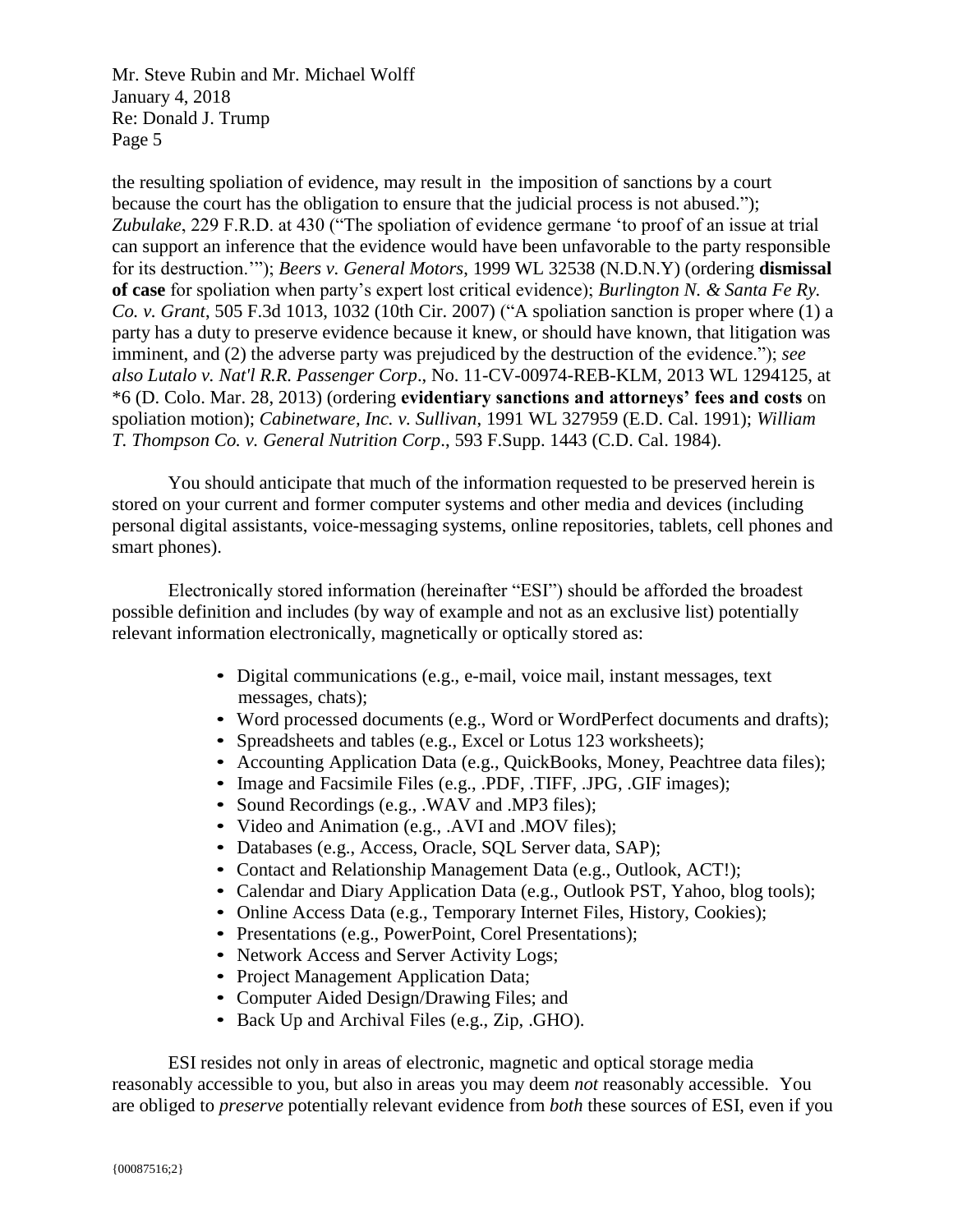do not anticipate *producing* such ESI.

The demand that you preserve both accessible and inaccessible ESI is reasonable and necessary. Pursuant to amendments to the Federal Rules of Civil Procedure that have been approved by the United States Supreme Court (effective December 1, 2006), you must identify all sources of ESI you decline to produce and demonstrate to the trier of fact why such sources are not reasonably accessible. *See* Fed. R. Civ. P. 26(b)(2)(B). For good cause shown, the trier of fact may then order production of the ESI, even if it finds that it is not reasonably accessible. *Id.* Accordingly, even ESI that you deem reasonably inaccessible *must be preserved in the interim* so as not to deprive my clients of their right to secure the evidence or the right of any trier of fact to adjudicate the issue.

### **Preservation Requires Immediate Intervention**

You must act **immediately** to preserve potentially relevant ESI including, without limitation, information with the **earlier** of a Created or Last Modified on or after **January 1, 2015 through the present**.

Adequate preservation of ESI requires more than simply refraining from efforts to destroy or dispose of such evidence. You must also intervene to prevent loss due to routine operations and employ proper techniques and protocols suited to protection of ESI. **Be advised that sources of ESI are altered and erased by continued use of your computers and other devices**. Booting a drive, examining its contents or running any application will irretrievably alter the evidence it contains and may constitute unlawful spoliation of evidence. Consequently, alteration and erasure may result from your failure to act diligently and responsibly to prevent loss or corruption of ESI.

**Nothing in this demand for preservation of ESI should be understood to diminish your concurrent obligation to preserve documents, tangible things and all other potentially relevant evidence.**

### **Suspension of Routine Destruction**

You are directed to immediately initiate a litigation hold for potentially relevant ESI, documents and tangible things, and to act diligently and in good faith to secure and audit compliance with such litigation hold. You are further directed to immediately identify and modify or suspend features of your information systems and devices that, in routine operation, operate to cause the loss of potentially relevant ESI. Examples of such features and operations include:

- Purging the contents of e-mail repositories by age, capacity or other criteria;
- Using data or media wiping, disposal, erasure or encryption utilities or devices;
- Overwriting, erasing, destroying or discarding back up media;
- Re-assigning, re-imaging or disposing of systems, servers, devices or media;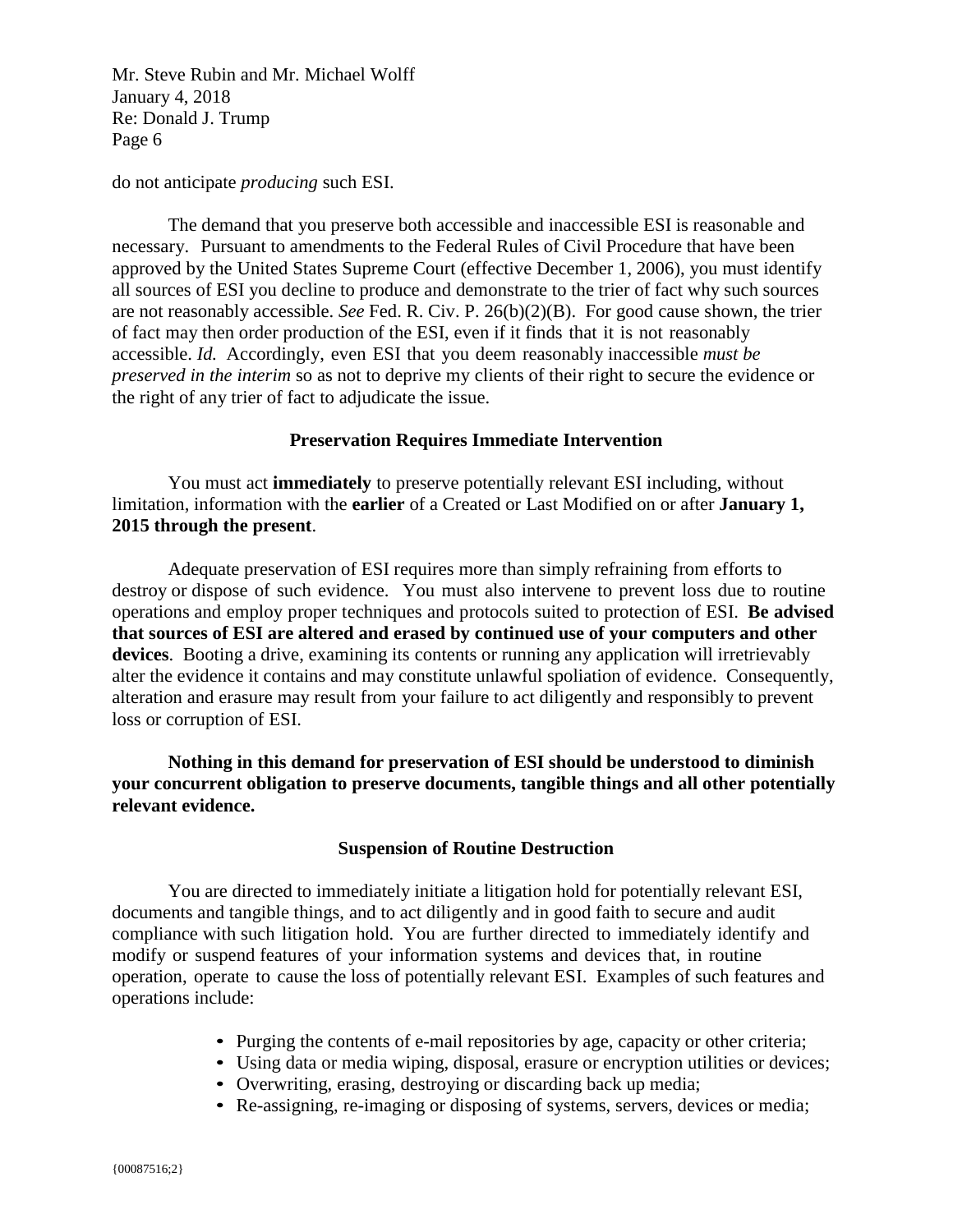- Running antivirus or other programs effecting wholesale metadata alteration;
- Releasing or purging online storage repositories;
- Using metadata stripper utilities;
- Disabling server or IM logging; and
- Executing drive or file defragmentation or compression programs.

### **Guard Against Deletion**

You should anticipate that your employees, officers or others may seek to hide, destroy or alter ESI and act to prevent or guard against such actions. Especially where company machines have been used for Internet access or personal communications, you should anticipate that users may seek to delete or destroy information they regard as personal, confidential or embarrassing and, in so doing, may also delete or destroy potentially relevant ESI. This concern is not one unique to you or your employees and officers. It is simply an event that occurs with such regularity in electronic discovery efforts that any custodian of ESI and their counsel are obliged to anticipate and guard against its occurrence.

#### **Preservation by Imaging**

You should take affirmative steps to prevent anyone with access to your data, systems and archives from seeking to modify, destroy or hide electronic evidence on network or local hard drives (such as by deleting or overwriting files, using data shredding and overwriting applications, defragmentation, re-imaging or replacing drives, encryption, compression, steganography or the like). With respect to local hard drives, one way to protect existing data on local hard drives is by the creation and authentication of a forensically qualified image of all sectors of the drive. Such a forensically qualified duplicate may also be called a bitstream image or clone of the drive. Be advised that a conventional back up of a hard drive is not a forensically qualified image because it only captures active, unlocked data files and fails to preserve forensically significant data that may exist in such areas as unallocated space, slack space and the swap file.

With respect to the hard drives and storage devices of each of the persons with sufficient knowledge or information about this dispute, as well as each other person likely to have information pertaining to the dispute on their computer hard drive(s), demand is made that you immediately obtain, authenticate and preserve forensically qualified images of the hard drives in any computer system (including portable and home computers) used by that person during the period from **January 1, 2015 through the present**, as well as recording and preserving the system time and date of each such computer.

Once obtained, each such forensically qualified image should be labeled to identify the date of acquisition, the person or entity acquiring the image and the system and medium from which it was obtained. Each such image should be preserved without alteration.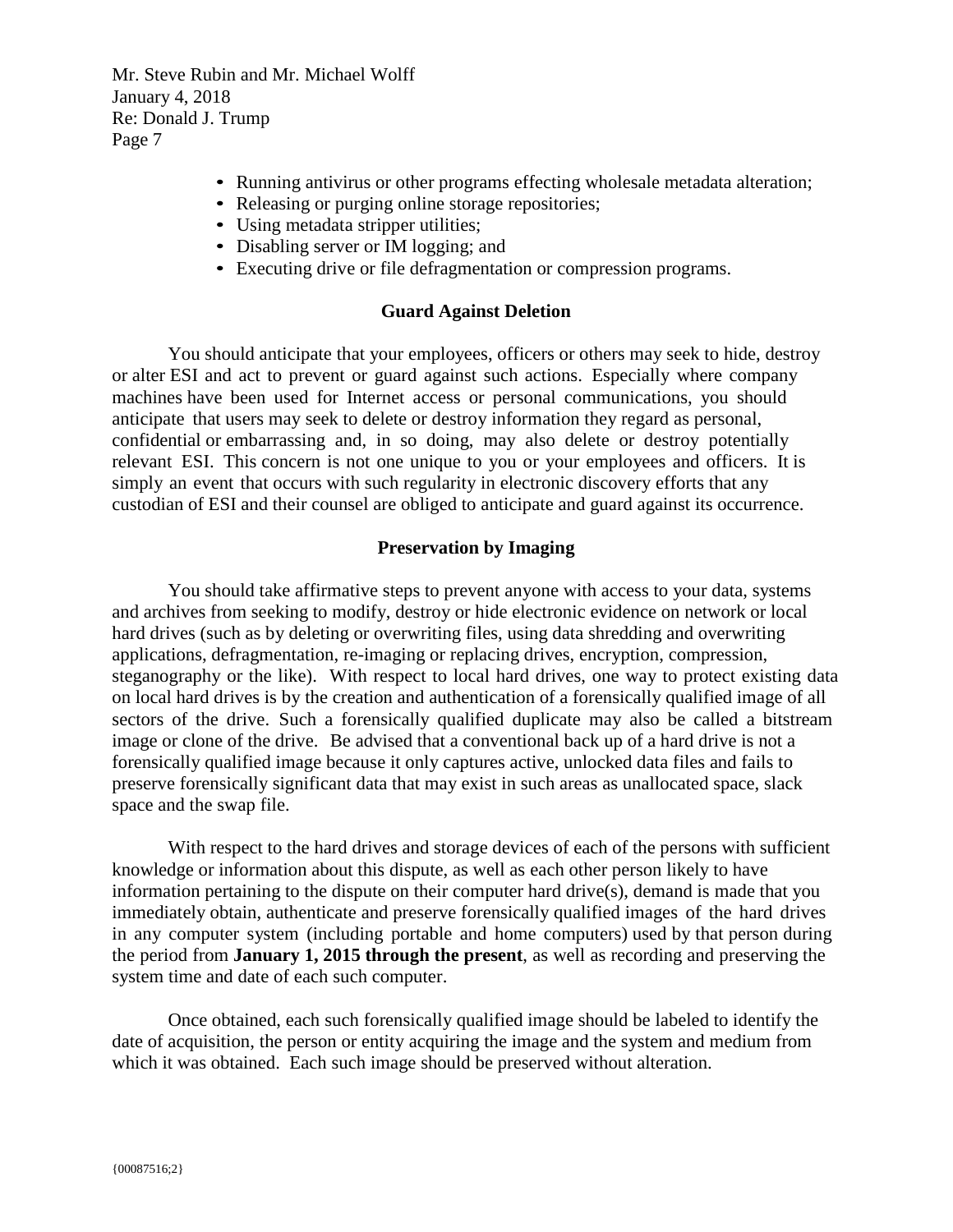### **Preservation in Native Form**

You should anticipate that certain ESI, including but not limited to spreadsheets and databases, will be sought in the form or forms in which it is ordinarily maintained. Accordingly, you should preserve ESI in such native forms, and you should not select methods to preserve ESI that remove or degrade the ability to search your ESI by electronic means or make it difficult or burdensome to access or use the information efficiently in connection with resolving this dispute.

You should additionally refrain from actions that shift ESI from reasonably accessible media and forms to less accessible media and forms if the effect of such actions is to make such ESI not reasonably accessible.

### **Metadata**

You should further anticipate the need to disclose and produce system and application metadata and act to preserve it. System metadata is information describing the history and characteristics of other ESI. This information is typically associated with tracking or managing an electronic file and often includes data reflecting a file's name, size, custodian, location and dates of creation and last modification or access. Application metadata is information automatically included or embedded in electronic files but which may not be apparent to a user, including deleted content, draft language, commentary, collaboration and distribution data and dates of creation and printing. Be advised that metadata may be overwritten or corrupted by careless handling or improper steps to preserve ESI. For electronic mail, metadata includes all header routing data and Base 64 encoded attachment data, in addition to the To, From, Subject, Received Date, CC and BCC fields.

#### **Servers**

With respect to servers like those used to manage electronic mail (e.g., Microsoft Exchange, Lotus Domino) or network storage (often called a user's "network share"), the complete contents of each user's network share and e-mail account should be preserved. There are several ways to preserve the contents of a server depending upon, e.g., its RAID configuration and whether it can be downed or must be online 24/7. If you question whether the preservation method you pursue is one that we will accept as sufficient, please call to discuss it.

### **Home Systems, Laptops, Online Accounts and Other ESI Venues**

Though we expect that you will act swiftly to preserve data on office workstations and servers, you should also determine if any home or portable systems may contain potentially relevant data. To the extent that officers, board members or employees have sent or received potentially relevant e-mails or created or reviewed potentially relevant documents away from the office, you must preserve the contents of systems, devices and media used for these purposes (including not only potentially relevant data from portable and home computers, but also from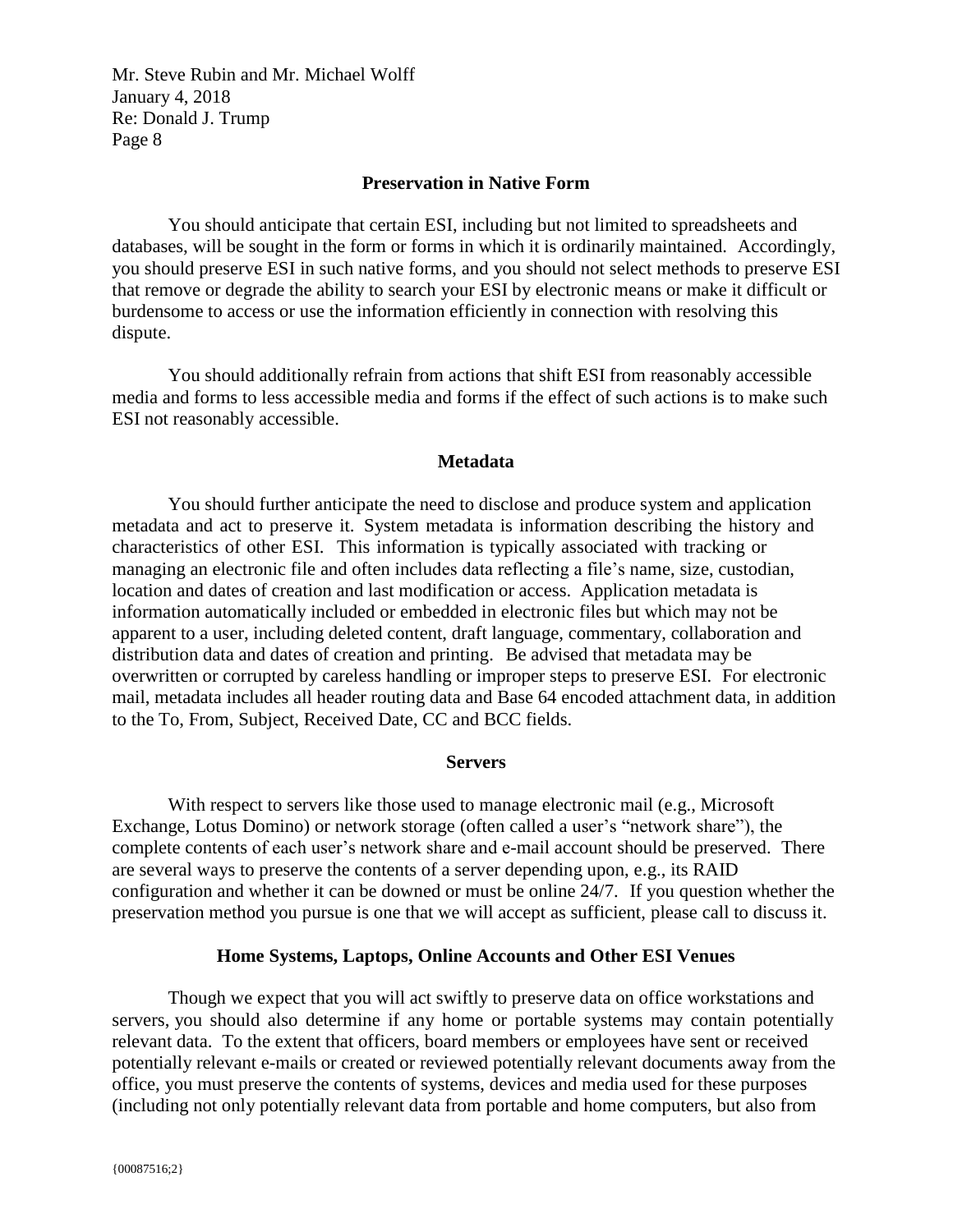portable thumb drives, CD-R disks and the user's PDA, smart phone, voice mailbox or other forms of ESI storage.). Similarly, if employees, officers or board members used online or browser-based email accounts or services (such as AOL, Gmail, Yahoo Mail or the like) to send or receive potentially relevant messages and attachments, the contents of these account mailboxes (including Sent, Deleted and Archived Message folders) should be preserved.

### **Ancillary Preservation**

You must preserve documents and other tangible items that may be required to access, interpret or search potentially relevant ESI, including logs, control sheets, specifications, indices, naming protocols, file lists, network diagrams, flow charts, instruction sheets, data entry forms, abbreviation keys, user ID and password rosters or the like.

You must preserve any passwords, keys or other authenticators required to access encrypted files or run applications, along with the installation disks, user manuals and license keys for applications required to access the ESI.

You must preserve any cabling, drivers and hardware, other than a standard CD or DVD optical disk drive, if needed to access or interpret media on which ESI is stored. This includes tape drives, bar code readers, Zip drives, 3.5" floppy disk drives and other legacy or proprietary devices.

### **Paper Preservation of ESI is Inadequate**

**Because hard copies do not preserve electronic searchability or metadata, they are not an adequate substitute for, or cumulative of, electronically stored versions.**If information exists in both electronic and paper forms, you should preserve both forms.

### **Agents, Attorneys and Third Parties**

Your preservation obligation extends beyond ESI in your care, possession or custody and includes ESI in the custody of others that is subject to your direction or control. A ccordingly, you must notify any current or former agents, attorneys, employees, custodians, contractors and any other third parties in possession of potentially relevant ESI to preserve such ESI to the full extent of your obligation to do so, and you must take reasonable steps to secure their compliance.

### **System Sequestration or Forensically Sound Imaging**

We suggest that, with respect to any person with sufficient knowledge or information of this dispute, removing their ESI systems, media and devices from service and properly sequestering and protecting them may be an appropriate and cost-effective preservation step.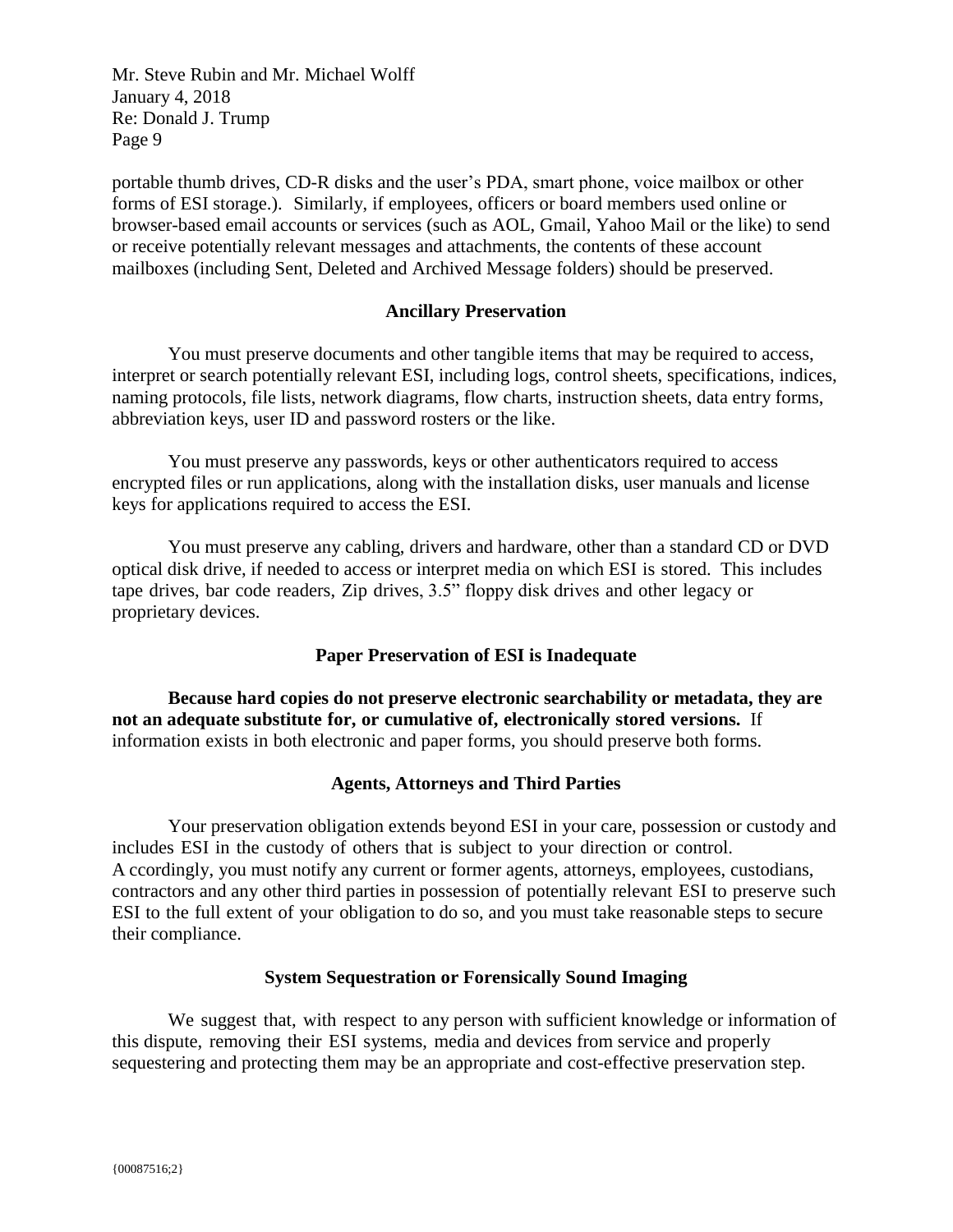In the event you deem it impractical to sequester systems, media and devices, we believe that the breadth of preservation required, coupled with the modest number of systems implicated, dictates that forensically sound imaging of the systems, media and devices is expedient and cost effective. As we anticipate the need for forensic examination of one or more of the systems and the presence of relevant evidence in forensically accessible areas of the drives, we demand that you employ forensically sound ESI preservation methods. Failure to use such methods poses a significant threat of spoliation and data loss.

By "forensically sound," we mean duplication, for purposes of preservation, of all data stored on the evidence media while employing a proper chain of custody and using tools and methods that make no changes to the evidence and support authentication of the duplicate as a true and complete bit-for-bit image of the original. A forensically sound preservation method guards against changes to metadata evidence and preserves all parts of the electronic evidence, including in the so-called "unallocated clusters," holding deleted files.

### **Preservation Protocols**

We are desirous of working with you to agree upon an acceptable protocol for forensically sound preservation and can supply a suitable protocol, if you will furnish an inventory of the systems and media to be preserved. Otherwise, if you will promptly disclose the preservation protocol you intend to employ, perhaps we can identify any points of disagreement and resolve them. A successful and compliant ESI preservation effort requires expertise. If you do not currently have such expertise at your disposal, we urge you to engage the services of an expert in electronic evidence and computer forensics. Perhaps our respective experts can work cooperatively to secure a balance between evidence preservation and burden that is fair to both sides and acceptable to the trier of fact.

### **Do Not Delay Preservation**

We are available to discuss reasonable preservation steps; however, **you should not defer preservation steps pending such discussions if ESI may be lost or corrupted as a consequence of delay***.* Should your failure to preserve potentially relevant evidence result in the corruption, loss or delay in production of evidence to which we are entitled, such failure would constitute spoliation of evidence, and we will not hesitate to seek all appropriate sanctions.

#### **Confirmation of Compliance**

Please confirm to us in writing by no later than **January 5, 2018**, that you will comply with the foregoing instructions and have taken the steps outlined in this document to preserve ESI and tangible documents potentially relevant to this dispute. If you have not undertaken the steps outlined above, or have taken other actions, please describe what you have done to preserve potentially relevant evidence.